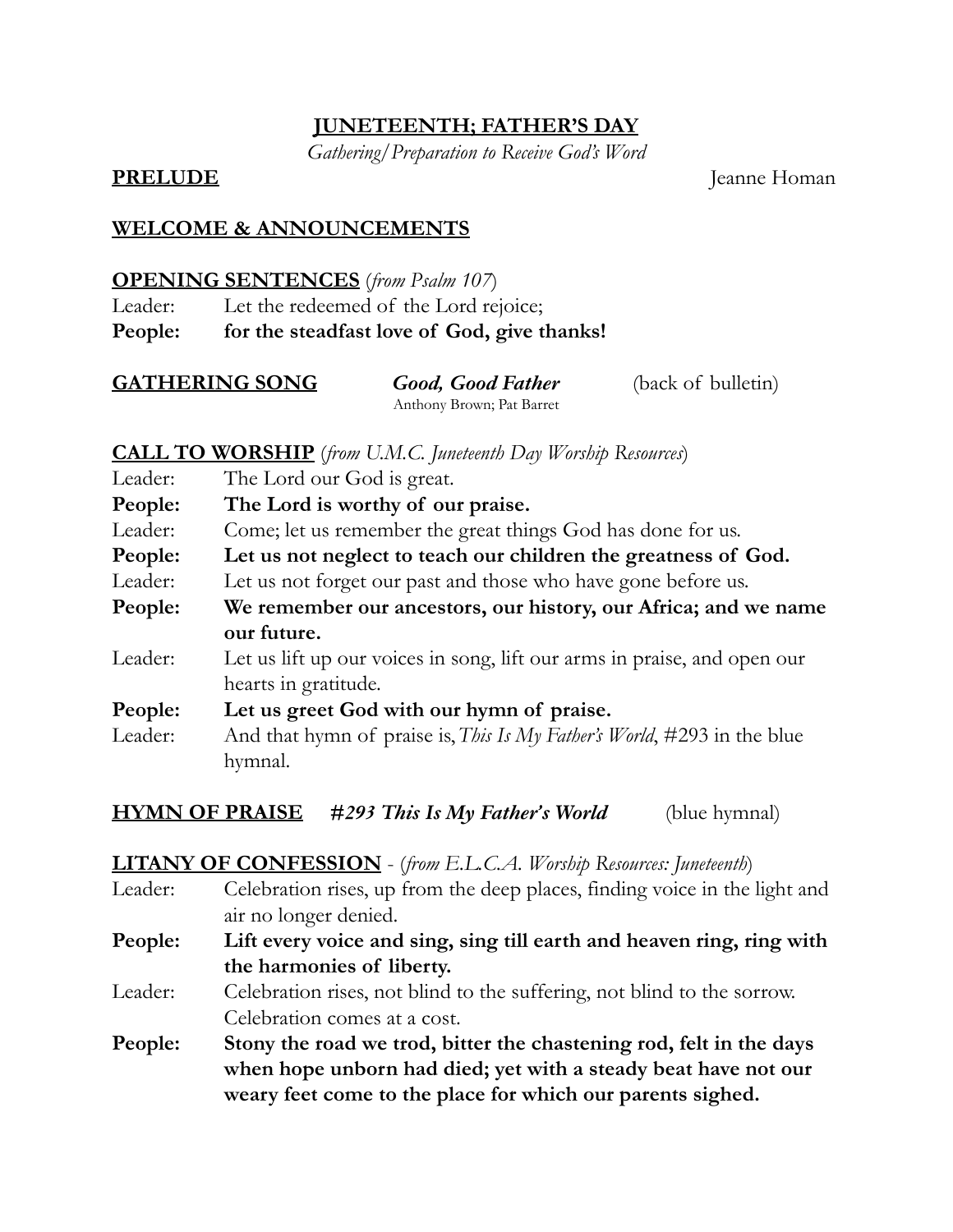| Leader: | Celebration rises, remembering the way we have come, the paths taken     |
|---------|--------------------------------------------------------------------------|
|         | that have brought us here now to this place and time of celebration.     |
|         | Celebration rises, up and up, full of remembering. Remembering the       |
|         | ones led to freedom by Harriet; remembering lives and freedom stolen.    |
| People: | We have come over a way that with tears has been watered; we             |
|         | have come treading our path through the blood of the slaughtered,        |
|         | out from the gloomy past till now we stand at last where the white       |
|         | gleam of our bright star is cast.                                        |
| Leader: | Celebration rises, recognizing what has been done and left undone,       |
|         | knowing there is still and yet much to do, so much further to go.        |
|         | Celebration rises, naming the victories, recognizing the challenges yet  |
|         | ahead. Celebration rises on voices offering unfinished praise.           |
| People: | Lest our feet stray from the places, our God where we met thee;          |
|         | lest our hearts drunk with the wine of the world we forget thee;         |
| Leader: | Celebration rises, resisting illusions,                                  |
|         | to be embraced by the real and abiding presence of God who breaks our    |
|         | chains, and sets us free for freedom, in power and love and joy.         |
| People: | God of our weary years, God of our silent tears thou who hast            |
|         | brought us thus far on our way; thou who has by thy might led us         |
|         | into the light, keep us forever in the path, we pray.                    |
| Leader: | Celebration rises, with the power of healing wings and promise to        |
|         | endure. Celebration rises, celebrating that by God's grace, I am because |
|         | You are, You are because I am; Celebrating that the fullness of my       |
|         | humanity does not diminish yours and the fullness of your humanity       |
|         | does not diminish mine.                                                  |
| People: | Shadowed beneath thy hand may we forever stand, true to our              |
|         | God, true to our native land. True to who we are, True to who we         |
|         | have been and who we are becoming, thanks be to God.                     |
|         | (Time of client configuration)                                           |

(Time of silent confession)

## **ASSURANCE OF PARDON**

# **GLORIA PATRI** - Hymn #579

## **PASSING OF THE PEACE**

| Leader: | The peace of Christ be with you!                   |
|---------|----------------------------------------------------|
|         | People: And also with you!                         |
| Leader: | Let us share the peace of Christ with one another! |